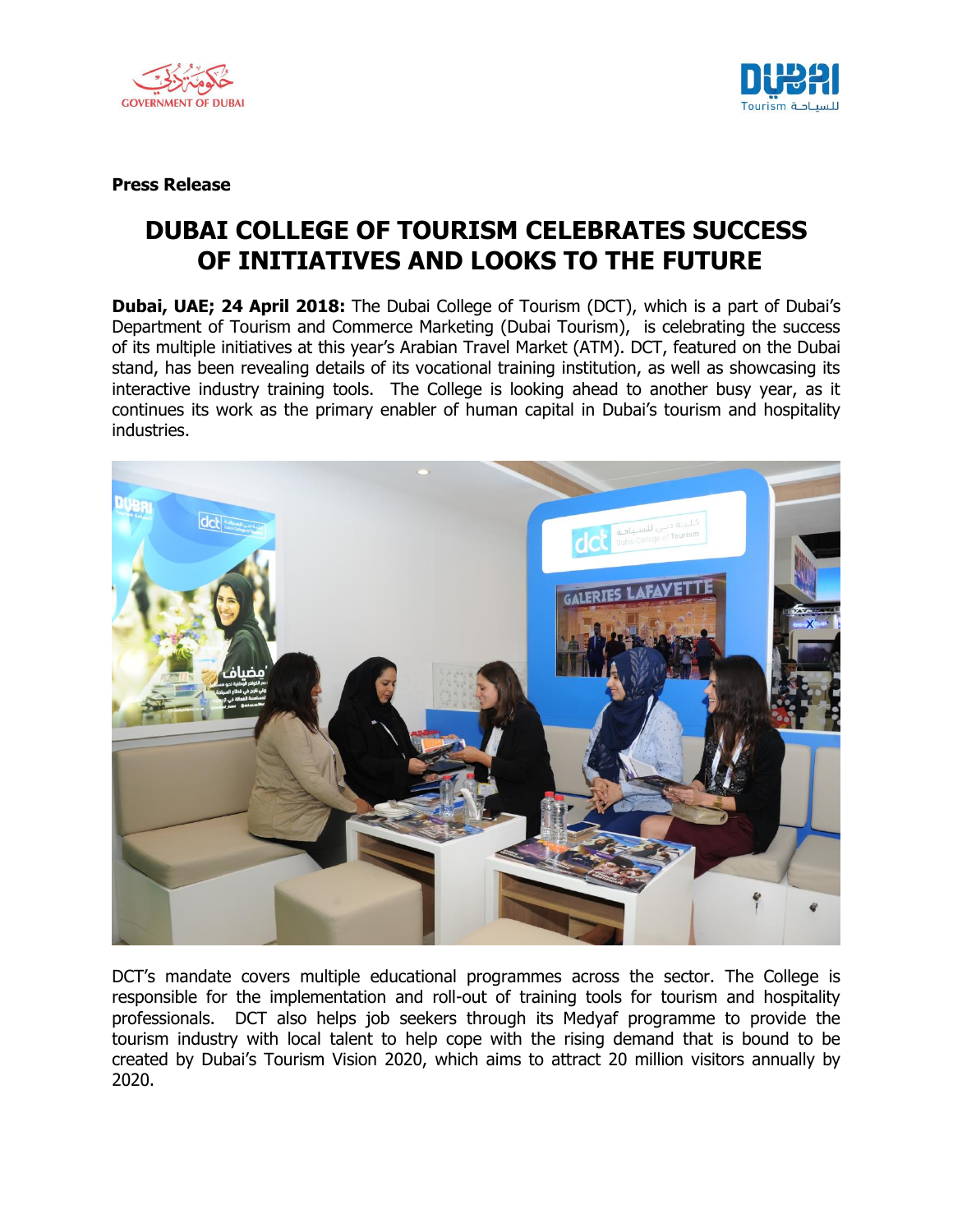



Commenting at ATM, **Essa Bin Hadher, General Manager of Dubai College of Tourism**  said: "With Dubai's tourism sector set to employ a workforce of more than half a million by 2020, dedicated training for the industry has never been more important. The three separate strands of DCT"s remit (the vocational college, the industry training tools and Medyaf initiative) work in unison, supporting Dubai Tourism"s overarching strategy of building a network of worldclass professionals (at home and abroad) who will become advocates for the city within the emirate's burgeoning tourism and hospitality industries. Furthermore, with tourism undoubtedly becoming one of the key pillars driving Dubai's economy, it is essential that we work to attract more UAE Nationals to enter the industry through initiatives like Medyaf."



Launched at last year's ATM, DCT's innovative industry training tools *Dubai Expert* and *Dubai* Way have also been warmly welcomed by professionals within the tourism and hospitality sectors. *Dubai Expert* is an innovative online educational asset created exclusively for travel agents in international markets. It uses the concept of gamification to educate users on the breadth of the emirate"s tourism proposition. Dubai Way meanwhile uses interactive videos to train customer facing staff in the emirate, with the aim of ensuring excellent customer service at every touchpoint in the emirate.

Many learners have taken and passed the *Dubai Way* programme over the past year, including staff from hotels and groups such as Emaar, JA Resorts, Sheraton and Raffles. Tourist facing staff from Dubai Airports, Dubai Municipality, Roads and Transport Authority and GDNRFA have